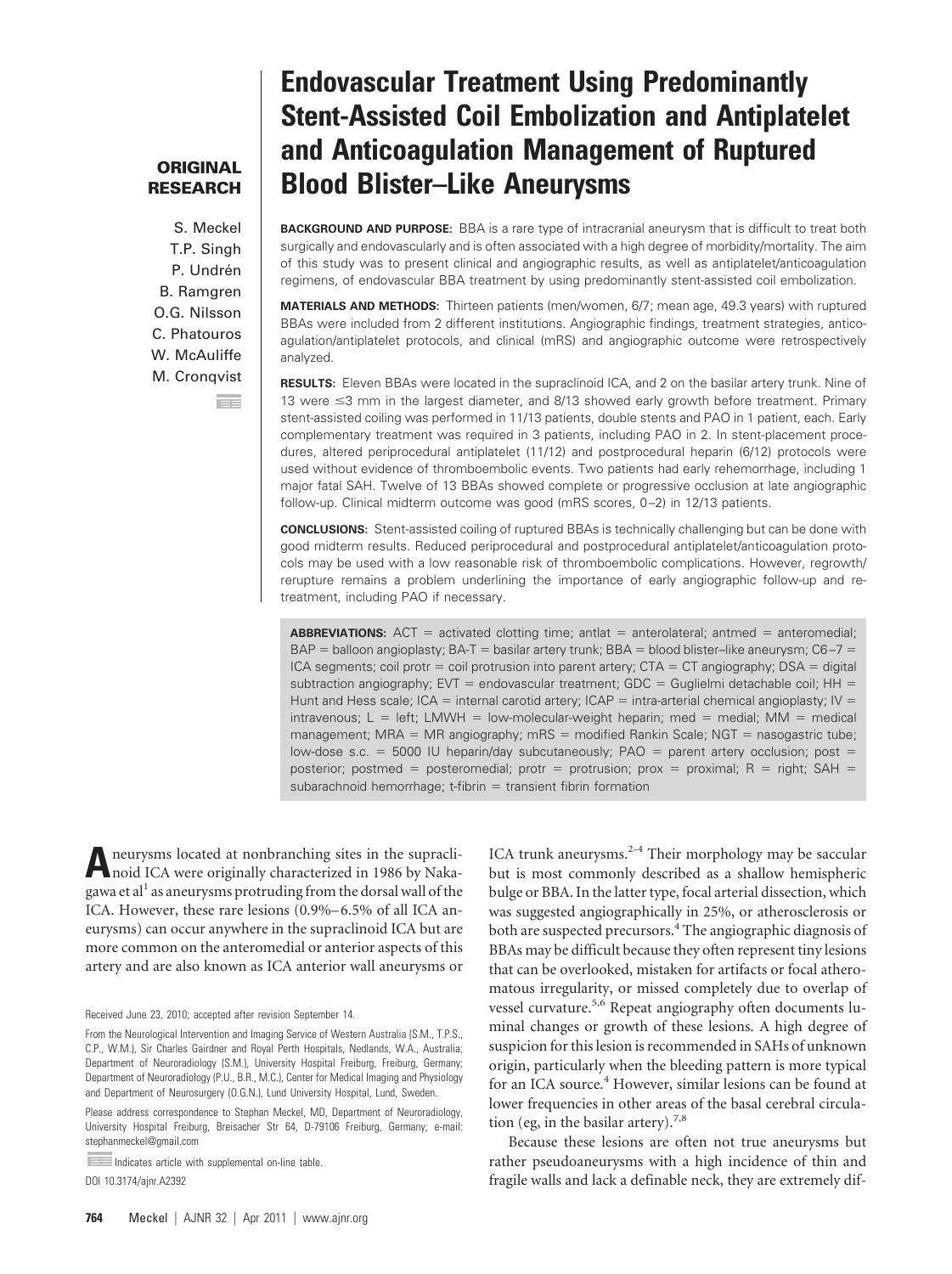|         |      |                    |                    | Aneurysm  |                | Size <sup>a</sup>     |           |                     |                      |
|---------|------|--------------------|--------------------|-----------|----------------|-----------------------|-----------|---------------------|----------------------|
|         | Age/ | Fisher             | HH                 | Location/ | Aneurysm       | (neck $\times$ depth) | Neck-Dome | Aneurysm            | Associated           |
| Patient | Sex  | Grade <sup>a</sup> | Grade <sup>a</sup> | Side      | Level/Position | (mm)                  | Ratio     | Growth <sup>b</sup> | Findings             |
|         |      |                    |                    |           |                |                       |           |                     |                      |
|         | 56/M |                    |                    | ICA/L     | C6-postmed     | $1.7 \times 1.5$      | 1.1       | No                  | Prox stenosis        |
| 2       | 54/F | 3                  |                    | ICA/L     | C7-lateral     | $2.4 \times 1.9$      | 1.3       | Yes                 | Prox stenosis        |
| 3       | 50/M | 2                  |                    | ICA/R     | C6-antmed      | $2.6 \times 2.9$      | 0.9       | Yes                 |                      |
| 4       | 46/F | 4                  | 4                  | ICA/R     | C6-antmed      | $2.8 \times 2.9$      | 1.0       | Yes                 |                      |
| 5       | 49/F | 3                  | 4                  | BA-T      | Anterior       | $4.8 \times 2.1$      | 2.3       | Yes                 |                      |
| 6       | 44/F | 3                  | 2                  | ICA/R     | C6-7 antlat    | $6.8 \times 2.1$      | 3.2       | No                  | Fusiform dilation    |
|         | 44/M | 4                  | 3                  | ICA/R     | C6-antmed      | $1.6 \times 1.5$      | 1.1       | Yes                 |                      |
| 8       | 35/M | 1                  |                    | ICA/L     | C6-antmed      | $2.5 \times 1.5$      | 1.7       | Yes                 |                      |
| 9       | 50/M | 3                  | 4                  | ICA/R     | C6-med         | $8.0 \times 12.0$     | 0.7       | No                  | Partially thrombosed |
| 10      | 70/M | 4                  | 2                  | ICA/L     | C6-postmed     | $5.0 \times 2.0$      | 2.5       | Yes                 |                      |
|         | 51/F | 1                  |                    | ICA/L     | C6-antmed      | $3.3 \times 3.7$      | 0.9       | No                  |                      |
| 12      | 44/F | 2                  |                    | ICA/R     | $C6-7$ post    | $7.0 \times 8.0$      | 0.7       | No                  | Partially thrombosed |
| 13      | 44/F | 2                  | 3                  | BA-T      | Anterior       | $3.0 \times 2.0$      | 1.5       | Yes                 |                      |

<sup>a</sup> Fisher and HH grade and aneurysm sizes are provided at the time of treatment.

**b Aneurysm growth assessed between diagnosis and treatment.** 

ficult to treat surgically. This difficulty is reflected by a high incidence of intraoperative rupture and postoperative hemorrhage, resulting in significant disability and mortality from surgical repair.<sup>1-3,6</sup> Solely clipping or wrapping these lesions is often considered to be problematic. A variety of other surgical approaches, such as clipping on wrapping material techniques, parallel clipping under hypotension, ICA trapping with bypass surgery, and direct staple clip reconstruction of the artery, have been tested with variable success.<sup>4,6,9,10</sup>

Likewise, the endovascular management of BBAs is challenging, often exacerbated by the small size and unfavorable shape of the lesion. Primary coil embolization carries a high risk of intraprocedural rupture and is often not suitable as a definitive treatment due to the high incidence of early interval regrowth/rebleeding.<sup>11</sup> Endovascular trapping or PAO of the affected arterial segment after a successful balloon occlusion test has been suggested as a safe approach.<sup>11</sup> However, this may be impossible if the collateral circulation is not intact or important branches (eg, the anterior choroidal artery) arise in too close proximity. Most important, it also increases the risk of ipsilateral ischemia and may prevent EVT for vasospasm. Stent-assisted coil embolization has recently been reported as effective for durable occlusion of a BBA in a case report.<sup>12</sup> However, the optimal antiplatelet/anticoagulation regimen for the use of stents in patients with a ruptured BBA remains uncertain, due to the high fragility of these lesions.

The goal of this retrospective study was to report the combined experience and treatment strategies, including antiplatelet/anticoagulation protocols, from 2 centers in the EVT of ruptured BBAs by using a predominantly stent-assisted coil-embolization technique.

#### **Materials and Methods**

#### *Patients*

We retrospectively selected all patients who were referred to 2 institutions (Sir Charles Gairdner and Royal Perth Hospitals, Perth, Australia; and Lund University Hospital, Lund, Sweden) for ruptured BBAs. Both institutions have a large tertiary neurointerventional center, and BBAs were not treated endovascularly at either center until 2006. The search included all patients who had undergone treatment of a ruptured aneurysm from January 2006 to May 2009. Aneurysms were included if they had the following blood blister–like morphologic feature on DSA, which was classically described at nonbranching sites of the supraclinoid ICA segments: a typical small, hemispheric bleblike, very broad-neck bulge. However, because BBAs may arise in other areas of the cerebral circulation, $7,13$  we included all aneurysms showing this morphology in the proximal cerebral arteries accessible for stent-assisted coiling procedures (eg, the ICA or basilar artery). All dissecting vertebral artery aneurysms showing luminal narrowing were excluded. Atypical saccular, wide neck, and possibly partially thrombosed BBAs were only included if they were found at nonbranching sites of the supraclinoid ICA. Several other studies have reported that the latter may develop from typical small BBAs due to lesional growth with time in that location.<sup>3,4,14</sup> Size and morphologic characteristics of all BBAs were analyzed by 2 experienced interventional neuroradiologists on the preprocedural angiograms and CTAs (W.M. and M.C.).

A total of 13 patients from both institutions (6 men, 7 women; mean age, 49.3 years; range, 35–70 years) were included. The clinical grade (HH) at treatment and the severity of the SAH assessed by the Fisher scale were recorded in all patients. If EVT was not initiated immediately following the first angiogram, all further follow-up DSAs or CTAs or both were reviewed for morphologic changes and/or interval growth of the BBA before treatment.All baseline patient characteristics (HH and Fisher grades) and angiographic findings (BBA location, size, neck/dome ratio, and interval growth) are summarized in Table 1.

#### *Endovascular Treatment*

All treatments were initiated after multidisciplinary agreement between experienced vascular neurosurgeons and interventional neuroradiologists from the 2 involved academic neurovascular centers. All procedures were performed with the patient under general anesthesia. Eleven of 13 patients underwent primary stent-assisted coil embolization; 1 patient underwent double stent placement only; and in 1 patient, PAO was performed by using bare platinum coils. Various bare platinum coils (GDC, Boston Scientific, Natick, Massachusetts; Ultipaq, Micrus Endovascular, San Jose, California; Axium, ev3, Irvine, California; HyperSoft finishing coil, MicroVention, Aliso Viejo, California) and hydrogel coils (HydroSoft) were used. For stentplacement procedures, self-expandable Neuroform  $(n = 8)$  and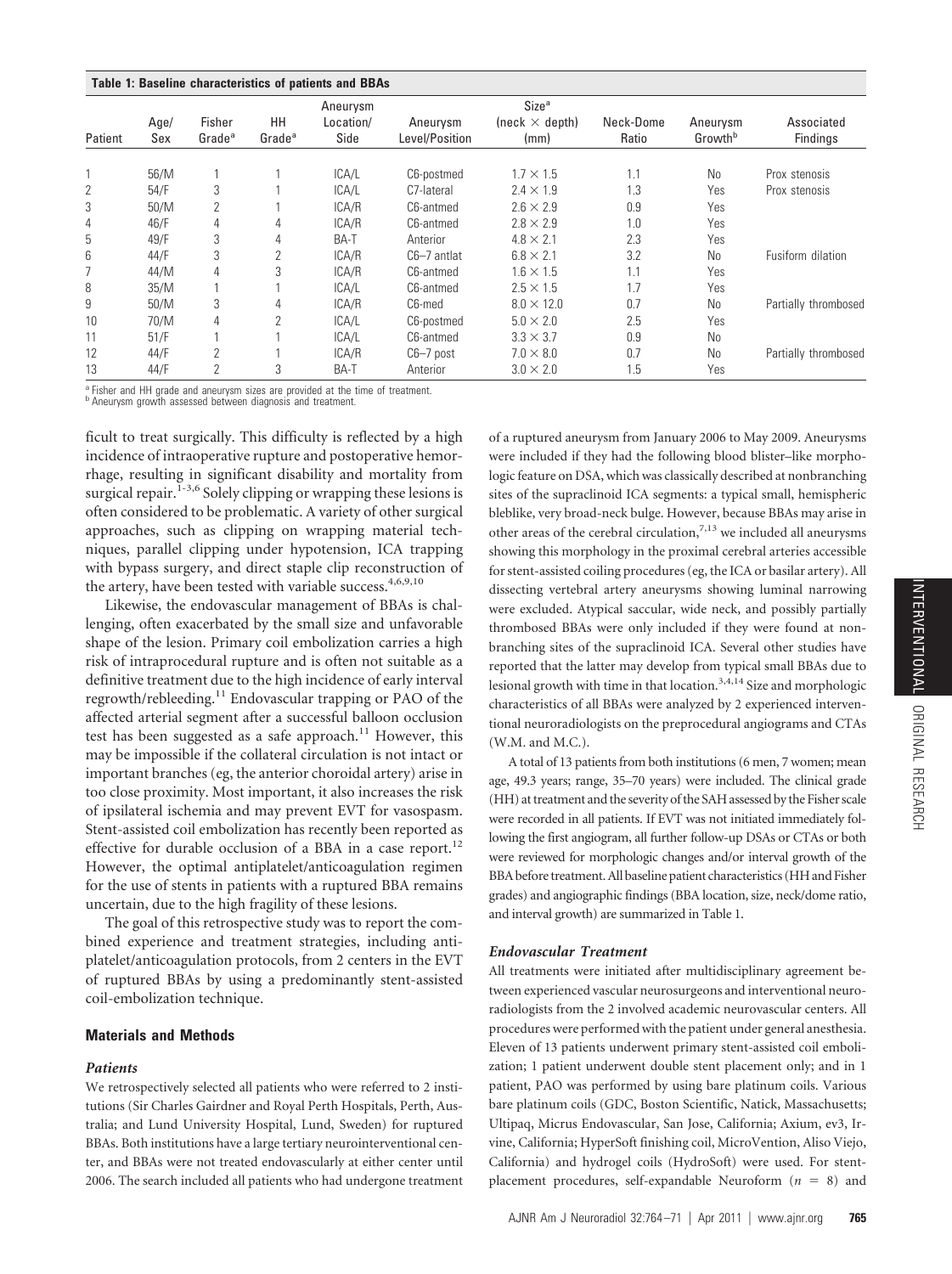

Fig 1. A 50-year-old male patient presenting with HH grade I SAH. A, Transorbital view of the right ICA angiogram shows a small 1.3  $\times$  1.7 mm BBA on the posteromedial ICA surface (*arrow*) on day 1 after ictus. *B*, Subsequent follow-up angiogram on day 4 shows no increase in size of the BBA (*arrow*). *C*, On day 10, marked expansion of the BBA, now measuring 2.6 - 2.9 mm, is noted (arrow). Stent-assisted coiling was subsequently performed on the same day. D, The final angiogram after placement of a single coil shows some residual filling of the BBA (arrow). E, Unsubtracted view of the final ICA angiogram after treatment demonstrates a single GDC coil inside the BBA (*short white arrow*) and end markers of the Neuroform stent within the supraclinoid ICA segment (*long thin white arrows*). *F*, Follow-up angiogram obtained 16 months after treatment reveals complete occlusion of the BBA.

Wingspan  $(n = 1)$  stents (Boston Scientific) or Enterprise stents  $(n = 1)$ 3; Cordis, Johnson & Johnson, Roden, the Netherlands) were used. In cases of complementary treatment, the time, indication, and strategy were evaluated.

## *Peri- and Postprocedural Antiplatelet and Anticoagulation Protocols*

All procedures were performed with the patients under systemic heparinization, which was usually started before the placement of the guide catheter to maintain the ACT 2–3 times above baseline (initial heparin bolus of 4000 –5000 IU, in some cases followed by additional boluses of 1000 –3000 IU). However, preloading with aspirin and/or clopidogrel, which is normally initiated within days before intracranial stent-placement procedures (clopidogrel, 75 mg/day, and aspirin, 75–100 mg/day, for 5 days; or clopidogrel, 300 mg bolus, and aspirin, 75–150 mg bolus, 3 days in advance followed by clopidogrel, 75 mg/day, and aspirin, 75–100 mg/day, for 2 days), was, in these cases, individually modified due to the fragile nature of ruptured wide-neck BBAs. Consequently, the peri- and postinterventional antiplatelet/anticoagulation regimens differed in each case and were defined individually by the operating neurointerventionalist. All data of antiplatelet and anticoagulation treatment (choice of drugs, doses, timing, and duration) were recorded and summarized.

## *Clinical and Radiologic Evaluation and Outcome Analysis*

All patients were screened for cerebral vasospasm with daily transcranial Doppler sonography (at 1 participating center, screening was not

**766** Meckel | AJNR 32 | Apr 2011 | www.ajnr.org

performed during weekends). If cerebral vasospasm was confirmed by DSA or the patient presented with clinical deterioration, medical or endovascular treatment (ICAP or BAP) or both were initiated, depending on angiographic location, severity, and clinical presentation.

Follow-up DSA, CT/CTA or MR/MRA, or both CT/CTA and MR/ MRA posttreatment were scrutinized. Initial and follow-up anatomic results were based on DSA by using the commonly used Raymond scale as described by Roy et al<sup>15</sup>: complete occlusion, "dog ear" (corresponding to a unilateral residual neck), residual neck, and aneurysm body filling or failure.

In all patients, the clinical outcome was evaluated at hospital discharge by using the mRS. Further clinical examinations, including mRS assessment, were performed on subsequent outpatient visits either by the vascular neurosurgeon's or the neurointerventionalist's team from both centers.

#### **Results**

#### *Clinical and Angiographic Findings*

At hospital admission, 7/13 and 6/13 patients showed good (HH 1–2) and poor (HH 3–4) clinical grades, respectively. One patient had a rehemorrhage before treatment and deteriorated from HH 2 to 3 (patient 7), 3 patients improved clinically during the time interval before treatment (from HH 3 to 2, 3 to 1, and 2 to 1, respectively). Nine of 13 patients had extensive SAH on initial CT (Fisher 3–4), 2/13 had minimal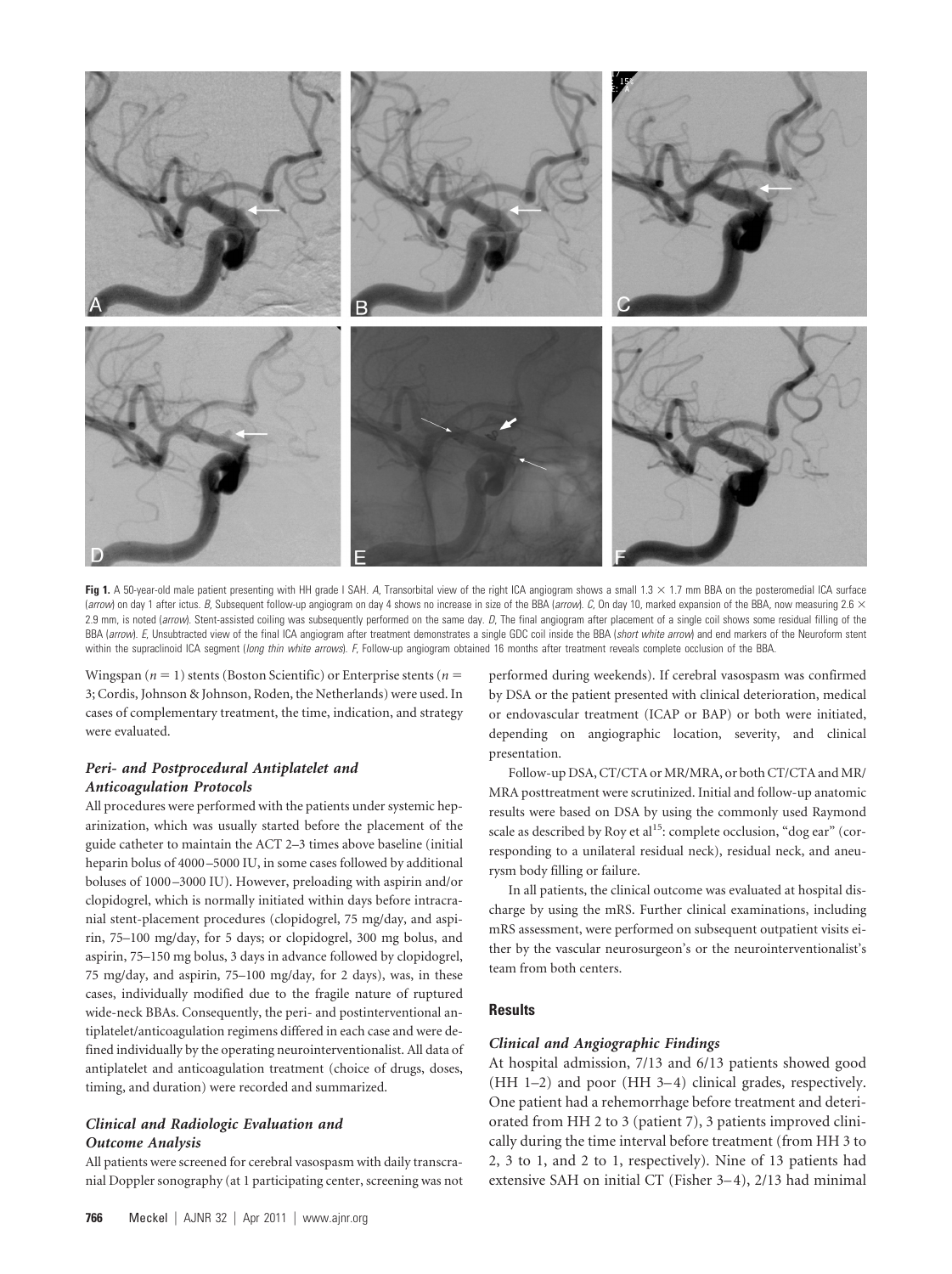

Fig 2. A 49-year-old female patient who presented with severe SAH (Fisher/HH grades, 3/4). A and *B*, A very broad-based small BBA is found in the distal basilar artery trunk on initial DSA. C, At early angiographic follow-up on day 6, considerable growth of the BBA is noted (4.8 × 2.1 mm), prompting stent-assisted coiling. *D*, Angiogram immediately after treatment discloses residual proximal aneurysm filling. *E*, At 3 months' angiographic follow-up, progressive occlusion with a tiny dog ear remnant is evident. The patient made an excellent clinical recovery (mRS 1) at 5-month follow-up.

SAH (Fisher 2), and 2/13 had negative CT findings (Fisher 1) but positive lumbar puncture results.

Two aneurysms were initially not identified on CTA, and 1 was misinterpreted as a vascular irregularity on initial DSA (patient 7). Nine of 13 BBAs were  $\leq$  2 mm in largest depth on initial DSA. Four patients were treated at the time of initial angiography due to typical BBA appearance. An increase in aneurysm size (up to 2 times baseline dimensions) was observed in 8/9 of patients (89%) who had an angiographic follow-up between 4 days and 10.5 weeks following the ictus for delayed treatment (Fig 1. At the time of treatment, BBA size was  $\leq$  2 mm in 6,  $>$  2–7.9 mm in 5, and  $\geq$ 8 mm in 2 patients. Eleven of 13 BBAs had a typical location (ie, at a nonbranching site of the intradural ICA, C6 or C7 segments). Of these, 6 were anteromedial (55%), 2 were posteromedial, and 3 had various positions on the ICA wall. Two of 13 BBAs were found in the basilar artery trunk as excentric dilations on the anterior and anterolateral wall, respectively (Fig 2)). Two ICA BBAs (patients 9 and 12) were rather large blisterlike lesions (maximal neck-to-dome height, 8 and 12 mm); 1 of these was partially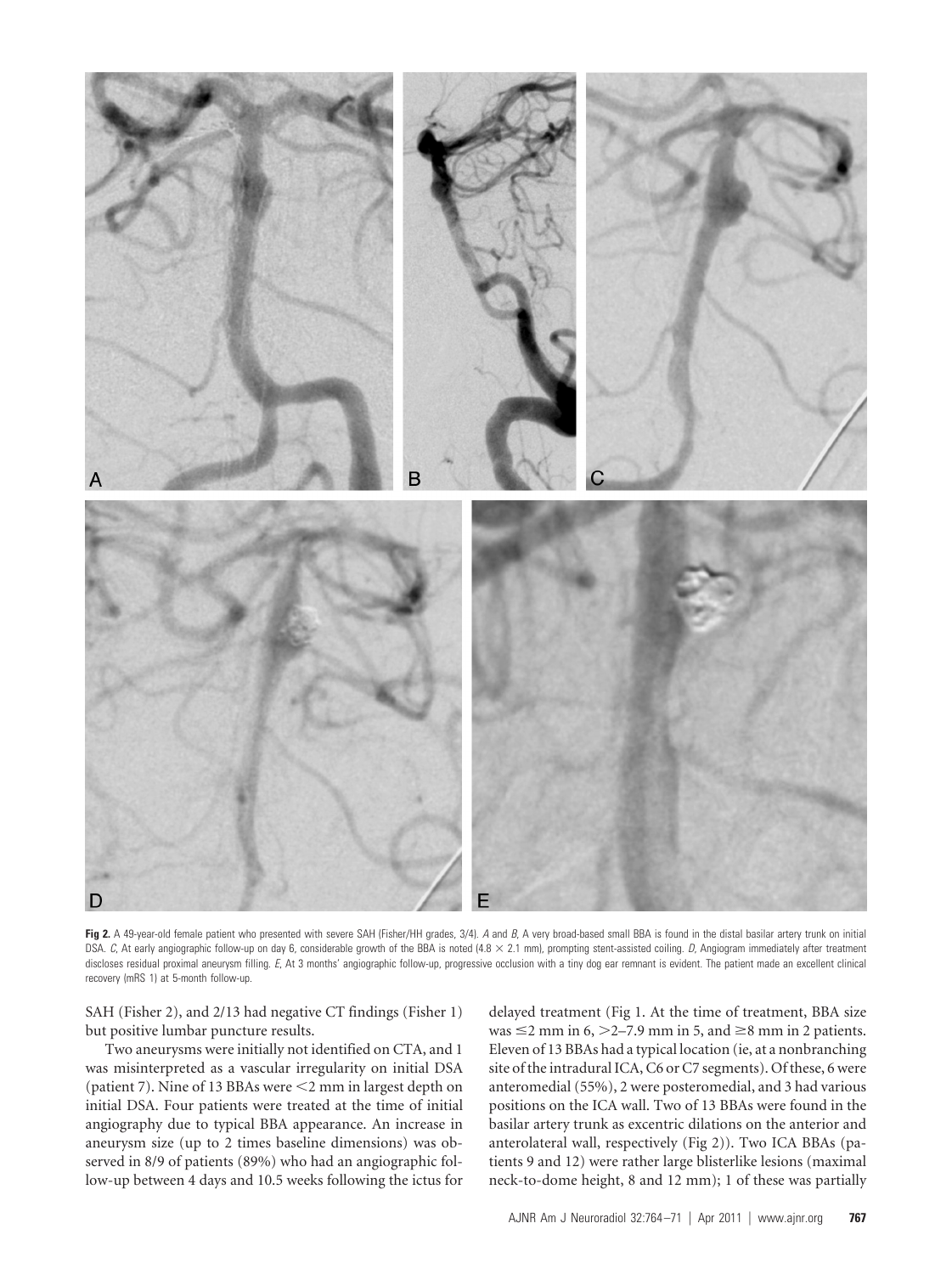| Table 2: Peri- and postprocedural antiplatelet and anticoagulation regimens <sup>a</sup> |  |  |
|------------------------------------------------------------------------------------------|--|--|
|                                                                                          |  |  |

| No. | Clopidogrel/Aspirin<br>(oral) Pre-EVT (mg) | Clopidogrel<br>(NGT)/Aspirin<br>(IV) Pre-<br>$Stent+Coil$ (mg) | Clopidogrel (NGT)/<br>Aspirin (IV) Post-<br>Stent $\pm$ Coil (mq) | Clopidogrel (oral)<br>Postprocedure<br>(mg)/Duration | Aspirin (oral)<br>Postprocedure<br>(mg)/Duration | Heparin Postprocedure/<br>Duration |
|-----|--------------------------------------------|----------------------------------------------------------------|-------------------------------------------------------------------|------------------------------------------------------|--------------------------------------------------|------------------------------------|
|     |                                            | 150/0                                                          | 150/0                                                             | 75/1.5 Months                                        | 150/6 Months                                     | $IV/1$ day $+$ LMWH/1 week         |
| 2   | 0/300                                      |                                                                |                                                                   |                                                      | 150/1 Month                                      | $IV/3$ days                        |
| 3   | 0/300                                      | 300/0                                                          |                                                                   | 75/2 Months                                          | 100/Lifetime                                     | Low-dose s.c./14 days              |
| 4   | 300/300                                    |                                                                |                                                                   | 75/1 Day                                             | 100/1 Day                                        | $IV/2$ days                        |
| 5   |                                            | 0/300 (NGT)                                                    | 150/0                                                             |                                                      | 150/Lifetime                                     | $IV/0.5$ days                      |
| 6   |                                            |                                                                |                                                                   |                                                      |                                                  | $IV/1.5$ days                      |
|     |                                            | 150/0                                                          | 150/0                                                             | 75/3 Days                                            | 75/12 Months                                     |                                    |
| 8   | 0/320                                      |                                                                | 150/0                                                             | 75/1 Month                                           | 75/3 Months                                      |                                    |
| 9   |                                            | $300^{\rm b}/500^{\rm b}$                                      |                                                                   | 75/1 Month                                           | 75/3 Months                                      |                                    |
| 10  |                                            | 150/0                                                          | 150/0                                                             | 75/1 Month                                           | 75/3 Months                                      |                                    |
| 11  |                                            | $300^{\rm b}/300^{\rm b}$                                      |                                                                   | 75/3 Months                                          |                                                  | $IV/0.5$ day $+$ LMWH/6<br>days    |
| 12  |                                            | 0/500                                                          | 0/150                                                             | 75/1 Month                                           | 75/3 Months                                      | -                                  |
| 13  |                                            | 150/0                                                          | 75/300                                                            | 75/3 Months                                          | 150/6 Months                                     |                                    |

<sup>a</sup> All patients received intraprocedural IV heparin aiming at an ACT >2  $\times$  baseline.<br><sup>b</sup> Postcoil and prestent.

thrombosed. Three BBAs showed angiographic abnormalities of the artery lumen in the vicinity of the BBA with stenosis proximal to the BBA ( $n = 2$ ) and/or dysplastic changes ( $n =$ 2). The size of the aneurysm neck was less than double the maximal dome height in 10/13 BBAs (neck/dome ratio ranging from  $\sim$ 1–2). Three BBAs had a particularly unfavorable anatomy with a neck/dome ratio of  $>$ 2.

#### *Endovascular Therapy*

Treatment techniques of all patients are summarized in the On-line Table. Eleven patients (85%) were treated with stentassisted coiling. One patient (patient 6) was treated with primary PAO (ICA trapping) after successful balloon test occlusion, and 1 patient (patient 7) underwent stent monotherapy by using 2 overlapping stents (Neuroform,  $4.5 \times 15$  mm). Reasons to perform PAO and stent monotherapy were the BBA proximity to the ostium of the anterior choroidal artery in 1 and minimal BBA depth combined with hazardous microcatheterization in the other patient. Complementary EVT was performed in 3 patients: PAO in 1 (patient 7) and additional coiling in 2 (patients 9 and 12), of whom 1 required a tertiary PAO treatment due to late aneurysm regrowth at 6 months (patient 9).

#### *Heparinization*

The peri- and postprocedural anticoagulation and antiplatelet treatments are summarized in Table 2. All patients received periprocedural heparin; however, postprocedural heparinization regimes varied widely. Six of 12 patients (50%) who underwent stent-placement procedures had intravenous heparinization for 12–72 hours followed by subcutaneous LMWH (enoxaparin) for 6 –7 days in 2 patients, 1/12 patients received only low-dose subcutaneous heparin for 2 weeks, and 5/12 had no postprocedural heparin at all.

#### *Antiplatelet Therapy*

Only 1 and 4 patients, respectively, received a loading dose of clopidogrel (300 mg) and aspirin (300 –320 mg), before EVT was started. In 8/12 stent procedures (66.7%), a loading dose of clopidogrel (150 –300 mg) was given orally (via NGT) during the procedure, either immediately before or after stent  $\pm$  coil placement. Simultaneously, a bolus of aspirin (300 –650 mg) was given, orally (via NGT) in 1/12 and intravenously in 4/12 patients. An off-loading dose of either clopidogrel (300 mg, NGT) or aspirin (650 mg, IV) only was given in 3/12 and 1/12 patients, respectively. Thus, 4/12 patients with stent procedures (33.3%) received a loading dose of a single antiplatelet therapy only perinterventionally. One patient (patient 6) who underwent primary PAO received no loading dose of aspirin or clopidogrel.

Clopidogrel (75 mg) and aspirin (75–150 mg) were given as postprocedural maintenance therapy in 7/12 patients with stent procedures (range, 1–3 months and 3 months to lifelong, respectively). One patient received only clopidogrel (75 mg) for 2 months, and 2 patients had only aspirin (150 mg) for 4 weeks and lifelong, respectively. Both clopidogrel and aspirin were stopped in 1 patient who had an early rehemorrhage 2 days following treatment and died (patient 4). Clopidogrel was stopped after 3 days in 1 patient who developed early but asymptomatic rebleeding following stent monotherapy (patient 7). The patient who underwent immediate PAO had no antiplatelet therapy after treatment.

#### *Complications*

During EVT of BBAs, no device-related complications occurred. In 2 patients with stent procedures (15.4%), transient in-stent fibrin formation occurred, which resolved spontaneously without distal embolization on DSA or adverse neurologic events. One of these patients (patient 7) had stent monotherapy (double stents) with intraprocedural loading doses of aspirin and clopidogrel. The other patient (patient 10) with coil protrusion (a single-coil loop beside the stent) was given a procedural bolus of clopidogrel but no aspirin. In all other patients, no thromboembolic complications or delayed infarcts were disclosed. An attempt at primary coil occlusion resulted in coil protrusion into the ICA, which was then successfully remodeled by using a Wingspan stent (patient 11). During hospital admission, moderate-to-severe cerebral vasospasm was encountered in 7/13 patients (54%), 1 pa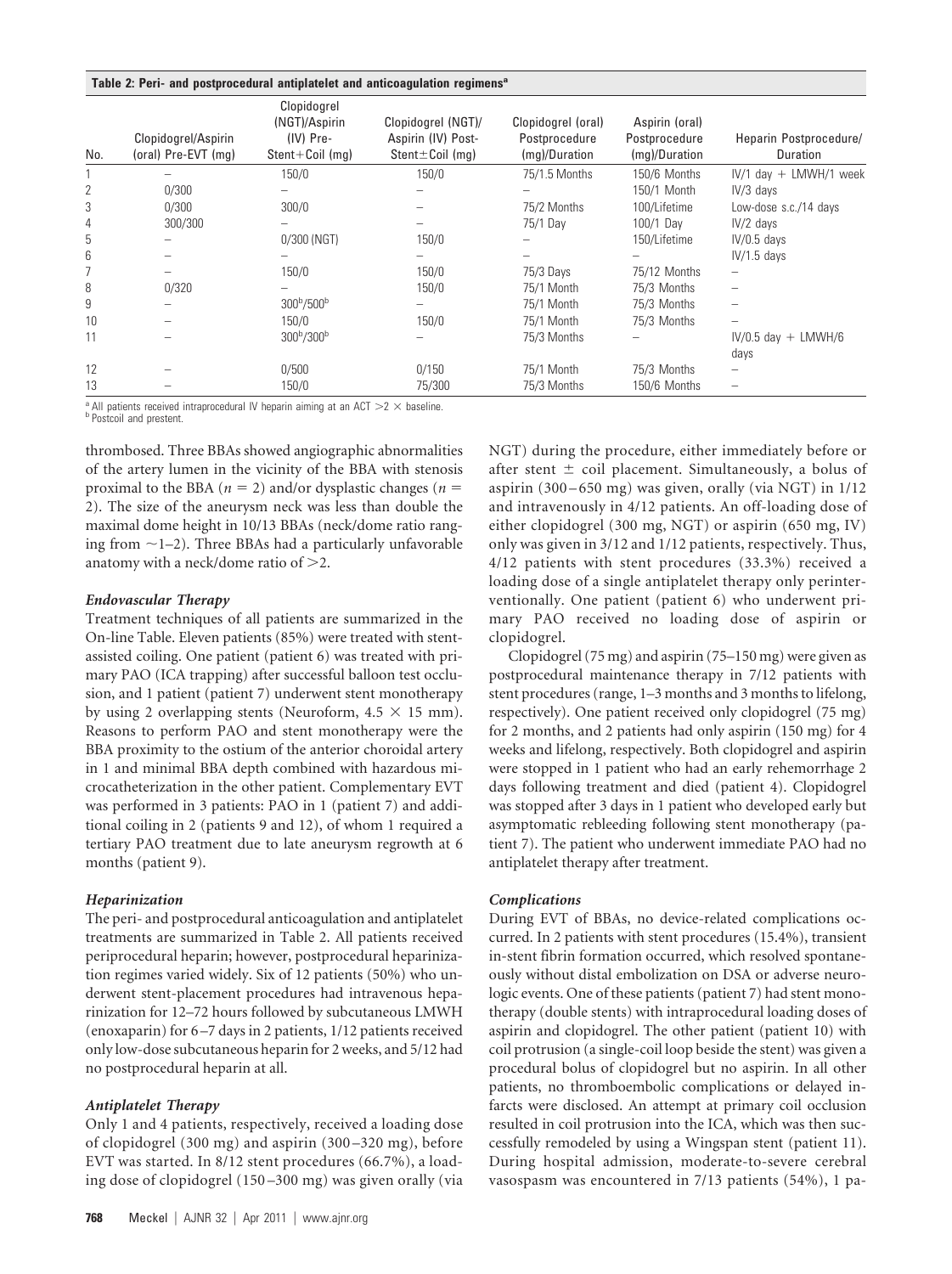tient required treatment with balloon angioplasty, and 3 patients underwent intra-arterial chemical treatment only. Complications and vasospasm treatment are summarized in the On-line Table.

## *Angiographic and Clinical Outcome*

The angiographic and clinical outcomes are summarized in the On-line Table. Immediate complete occlusion of a BBA was encountered in 4/13 patients (30.8%), including 1 case of primary ICA trapping. In these cases, no delayed recanalization or regrowth of a BBA was found on later follow-up angiography. In the remaining BBAs, posttreatment angiograms disclosed a residual aneurysm neck or dog ear in 4/13 and residual filling of the aneurysm body in 4/13, respectively. The 1 patient who died from early rehemorrhage had residual aneurysm filling after stent-assisted coiling. In 4 patients, early follow-up angiography with serial DSAs was performed at various intervals, depending on the final angiographic result after treatment (range, 5 days to 1 month). Four patients underwent additional early CTA  $(n = 2)$  and/or MRA  $(n = 3)$ (range, 5 days to 2 months). If progressive obliteration of residual aneurysms was observed, the angiographic follow-up interval was subsequently prolonged. The long-term imaging follow-up was variable: 11 patients had DSA follow-up (1–6 studies; range, 3–21 months). Among those, angiographic follow-up was later subsequently switched to noninvasive CTA  $(n = 1)$  or MRA  $(n = 3)$  at 12–24 months. Two patients were primarily followed with MRA; 1 of these had undergone primary PAO of the ICA with stable occlusion.

The only case of stent monotherapy (patient 7) showed residual aneurysm filling postprocedure. Due to aneurysm regrowth in the early follow-ups and asymptomatic rebleeding, a secondary PAO was performed 3 weeks after the initial treatment. Two patients with atypical relatively large ICA BBAs and initial residual neck filling showed aneurysm recanalization. One of these patients showed early aneurysm regrowth (3 weeks following the procedure, patient 9) and underwent recoiling with subsequent PAO at 5.5 months due to further regrowth. The second of these patients (patient 12) showed delayed aneurysm recanalization, which required recoiling at 6 months. This second delayed procedure was complicated by thrombus formation, which was successfully lysed with intraarterial abciximab (ReoPro) without any neurologic sequelae. This BBA showed a stable occlusion at 24 months' follow-up. Three and two aneurysms of the remaining patients with neck remnants proceeded to complete obliteration and showed progressive occlusion with a small dog-ear–like neck remnant on follow-up DSA, respectively.

At the time of retrospective record analysis, the length of clinical follow-up ranged between 5 and 27 months (mean follow-up interval, 12 months). A good functional outcome  $(mRS 0-2)$  was achieved in 10/13 patients  $(76.9%)$  at discharge from the hospital and in 12/13 patients (92.3%) at midterm follow-up (6-27 months). One patient died (mRS 6) from an early rehemorrhage.

#### **Discussion**

BBAs are classically described as small, bleblike, very broadneck lesions at nonbranching sites within the supraclinoid ICA that present with acute SAH with a malignant course.3,4,6,11,16,17 Due to their very unfavorable morphology, small size, ill-defined necks, and friable walls, they are highly prone to intraprocedural rupture and pose a particularly high challenge for surgical as well as endovascular treatment. Other than in the supraclinoid ICA, ruptured aneurysms showing an identical morphology and clinical presentation have been described in other cerebral arteries such as the anterior communicating artery<sup>13</sup> or the basilar artery.<sup>7,8</sup> Histologically, these lesions have been shown to represent focal arterial wall lacerations with a gap in the internal elastic lamina and media at the border between the eccentrically sclerotic and normal carotid wall. This defect is covered with thin fibrous tissue and adventitia, lacking the usual collagen layer as in classic berry aneurysms, findings indicative of pseudoaneurysms.<sup>2</sup> The exact pathogenesis of BBAs is still unknown; focal arterial dissection, atherosclerosis with penetrating ulcers, or a combination of both are discussed mechanisms.<sup>4,16</sup>

Our findings indicate that most BBAs are found in the supraclinoid ICA; however, other vessels, in particular the basilar trunk, should be considered as potential target locations that require thorough assessment in otherwise unexplained SAH. Initial CTA as well as DSA (2 of our cases) may be falsenegative in the setting of acute SAH due to the sometimes minimal initial size of the BBAs combined with a close relation to the skull base.<sup>5</sup> In addition, BBAs might be obscured by luminal irregularities on DSA related to atherosclerosis in the adjacent arteries, which have been reported in other studies at surgical inspection as well as on pathologic analysis.<sup>1,2,6</sup> On DSA, multiple angiographic projections are often necessary to disclose their presence.<sup>6</sup> For certain cases, repeated DSAs, including 3D angiographic studies, may be necessary to reveal the presence of a BBA. For BBAs of the basilar artery, we found oblique projections as well as 3D rotational DSA studies particularly helpful. Some BBAs may have typical morphology on initial angiography and should then be treated as soon as possible because of their risk of early rerupture. However, if treatment appears difficult or diagnosis of target lesion is in doubt, our results emphasize that short-term morphologic changes and/or rapid aneurysm enlargement on early follow-up angiography are very good indicators of a BBA. This finding is in agreement with other investigators,<sup>4,16</sup> and this pattern developed in 8/9 patients of our series (89%) who underwent repeat preprocedural angiography.

Various surgical and endovascular techniques have been attempted in the past for treatment of ruptured BBAs. Primary surgical clipping or wrapping has been considered too hazardous due to the high fragility of the BBA wall, and it is often associated with poor outcome. $1-4,6$  Likewise primary coiling may be very dangerous given the lesion's wide neck and hemispheric dome with a very weak wall lacking collagenous tissue.<sup>11,16-19</sup> Deconstructive endovascular trapping after a balloon occlusion test was suggested as a definitive and safe approach for treatment of BBAs in the  $ICA<sup>11</sup>$  However, this option may not be possible if collateral circulation is not sufficient or in other locations where important branching arteries arise close to a BBA. Moreover, PAO may also interfere with endovascular access for later vasospasm treatment. Meling et al<sup>17</sup> reported a particularly poor outcome in patients after surgical ICA sacrifice due to development of early as well as delayed cerebral infarcts. The latter occurred even though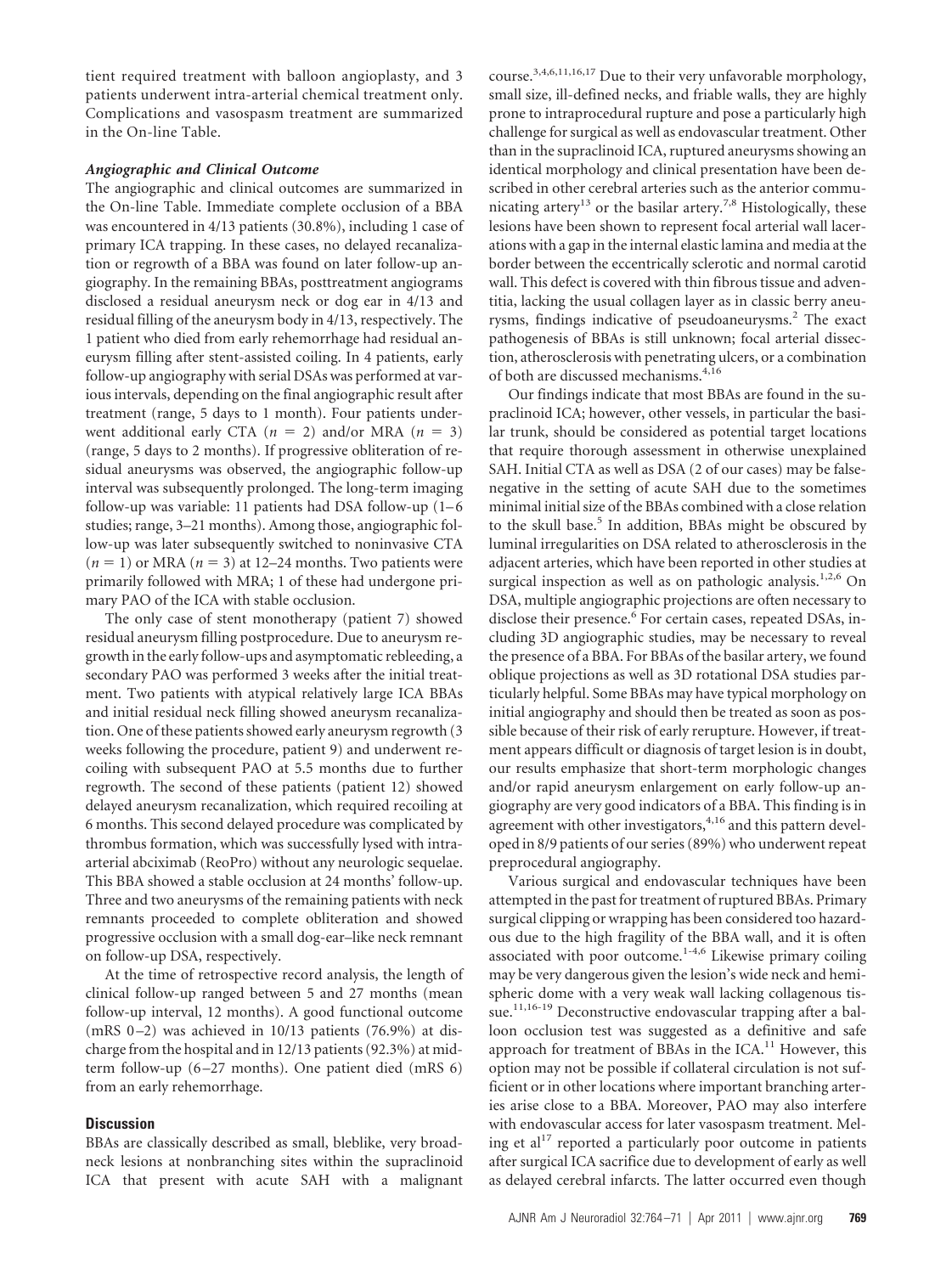spontaneous cross-flow was evident on preoperative angiography, presumably as a consequence of vasospasm-induced compromise of cerebral collateral flow.

Recently, Kim et al<sup>12</sup> reported a case of successful BBA treatment with reconstructive endovascular methods by using stent-assisted coil embolization followed by stent-in-stent deployment. The results of our series demonstrate that stentassisted coiling of BBAs is technically challenging but a relatively safe mode of treatment. The principal indication for using stents with or without coiling in our series was a combination of a shallow aneurysmal sac and a wide neck. A neck/ dome ratio between  $\sim$ 1 and 2 is "broad neck" by definition, unfavorable for coiling alone and therefore a good indicator for using stents. If the BBA anatomy is even more unfavorable (ie, with a neck/dome ratio of  $\geq$ 2), a single stent may only help to hold the coils in place but not provide sufficient additional flow-diversion to exclude an extremely wide aneurysm neck. Thus, double-stent placement/high-attenuation meshed stents with additional coiling or even primary PAO in very long-segmental lesions may be considered. The technical challenges are mainly related to the oftentimes small size, shallow morphology, and very fragile nature of a BBA. Furthermore, these lesions are often located in close relation to vascular curves (ie, the location and orientation of the BBA is commonly unfavorable, necessitating a difficult and very gentle microcatherization maneuver to get access to the BBA while avoiding potential perforation).

These circumstances may, in some instances, be overcome by stent placement. In others, it may be even more difficult because the microcatheter might have to be forced through the stent struts. With the stent, the risk of coils protruding into the parent artery may be reduced and the microcatheter may be stabilized, but the risk of a BBA rerupture might be increased during coiling. Consequently, it is of great importance to make the right selection of coils with regard to size, softness, shape, and length. Thus, there may be circumstances in which any coil placement can be impossible or thought very unsafe, such as in tiny BBAs (patient 7) or when coils cannot be packed very densely. In these cases, we would favor the use of a stentwithin-stent technique (double-stent placement) to decrease aneurysm inflow and promote thrombosis of the BBA. This technique was recently reported as a successful approach in a small case series of ICA BBA treatment.<sup>20</sup>

However, we would not generally advocate double-stent placement without coiling as a primary treatment option because the likelihood of a residual or a recurrent aneurysm requiring further treatments was reported to be high at 50%.<sup>20</sup> Furthermore, this also imposes an increased risk of BBA rehemorrhage. However, our data are limited to a single case of double-stent monotherapy that has shown regrowth with slow rebleeding. Likewise, we would not favor PAO as the primary therapy option in ruptured BBAs for the above-mentioned reasons, unless the target BBA involves a very long segment with associated dysplastic wall changes (patient 6). PAO remains an option but should be avoided until the risk of secondary SAH-induced vasospasm subsides.

The use of covered stents as another EVT option for BBAs appears logical to treat a focal weakness of the arterial wall rather than the aneurysm sac, assuming that they actually represent pseudoaneurysms with potentially underlying focal disscetion. However, the present limited experience with covered stents in BBAs shows that the current technology may put the patient at additonal risk for vessel wall injury with potentially devastating intraprocedural rupture.<sup>16</sup> In addition, BBAs are often located in close proximity to the origin of the posterior communicating artery and the anterior choroidal artery, making the use of a covered stent less suitable. Alternatively, particularly in locations with important branching arteries, multiple overlapping stents or the recently introduced flowdiverting stents may be used with or without simultaneous coiling.7,12,16,20-22 The given reports suggest that these devices can be used with a low risk of obstructing side branches and/or small perforating arteries. However, with the use of higher attenuation meshed stents, careful adjustment of peri- and postinterventional anticoagulation and antiplatelet therapy remains critical, in particular in BBAs without simultaneous coiling due to a high risk of rerupture. Therefore, the benefits and potential drawbacks of the use of flow-diverting stents (eg, Pipline, Chestnut Medical Technologies, Menlo Park, California; or Silk devices, Balt Extrusion, Montmorency, France) in ruptured BBAs need to be assessed in future studies.

Lee et al<sup>16</sup> recently presented a small mixed series of endovascular reconstructive treatment including stent-assisted coiling  $(n = 3)$ , stent-within-stent embolization  $(n = 3)$ , and covered-stent placement ( $n = 3$ ). In contrast to our results, they observed regrowth of the BBA in all of their stent-assisted coiling cases, whereas the primarily stented BBAs (either with overlapping stents or by using a covered stent) showed a more durable occlusion. However, the number per treatment group in their series may be considered too small to draw a definite conclusion about the optimal EVT strategy for BBAs. Furthermore, another important factor for these discrepant results might be the differences in the peri- and postinterventional anticoagulation regimens. In their series, a full-dose heparinization for 24 –48 hours as well as dual antiplatelet therapy was initiated posttreatment. In contrast, we intended to use preferentially less antiplatelet agent and/or heparin than generally used for stent-assisted procedures in unruptured intracranial aneurysms. The individual decision was left to operator preference, individual patient anatomic factors, and the degree of BBA occlusion on the final angiograms. The rationale for this was to reduce the risk of or consequences of procedural rehemorrhage in the treatment of these fragile BBAs. Antiplatelet agents were generally given just before or after stent deployment, and it is evident that we had only minimal or more likely no platelet inhibition during the procedure.

Nevertheless, we assumed that the risk of early fibrin formation or clotting was presumably not so important in the presence of a high-flow state within the stented lumen of largesized basal arteries (eg, the ICA and basilar artery). Transient fibrin formation, which spontaneously dissolved, was noted in 2 patients. Although our results were not proved by a large number of cases, we believe that they indicate that intracranial stent placement can be performed without full preloading of antiplatelet agents (clopidogrel and/or aspirin) and with a modified or truncated posttreatment regimen in selected cases of acute aneurysmal SAH. One-third of our stent-assisted procedures was followed by single antiplatelet maintenance, and 50% received no continuation of heparin at the end of the stent-placement procedure. Furthermore, no symptomatic